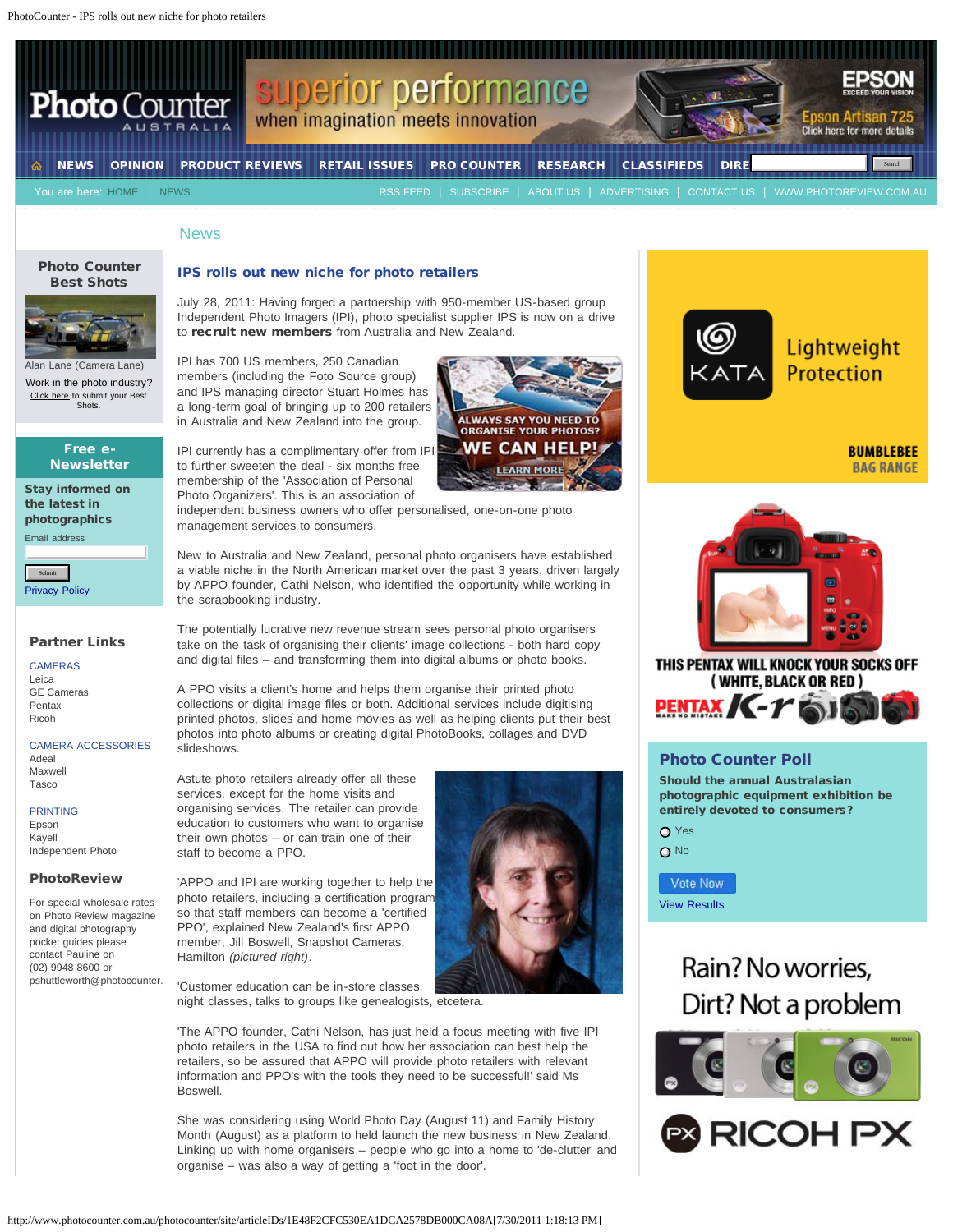Ms Boswell said seniors moving into a smaller residences in particular would be a group who would benefit from an expert photo organising service.

She said a new set of training DVDs targetted at photo retailers in currently being developed.

## Reduced membership fee for Kiwis



IPS is offering New Zealand members membership at NZ\$80 per month, disregarding the exchange rate differential. (Australian membership is at A\$80.)

Both Australian and New Zealand members of IPI who are customers of

INDEPENDENT PHOTO IMAGERS<sub>IPS</sub> also enjoy a 25 percent loyalty rebate after 12 months membership.

'Specialists need to accept that they are up against larger retailers with business plans, marketing budgets, quality POS and marketing materials, and hard sales targets,' said Stuart Holmes.

'Perhaps they can't do much about the rough deal they get from landlords and some suppliers, but they can and should equip themselves with these essential business and marketing tools. Membership of IPI delivers all that and more at just \$80 per month.'

He emphasised that the IPI Marketing Group is 'non-denominational' is that there are no conflicts with existing marketing and buying groups such as Kodak Express, PhotoEdge and Camera House.

He said IPI was in the process of localising its marketing package for Australian and New Zealand, with all local holidays and events included.

For more information on IPI membership, [click here](https://www.iphoto.net.au/ipi.aspx).

For more on APPO membership, [click here.](http://www.personal-photo-organizer.com/ipi/)



## Your Comments

#### Posted By Alan 07/29/2011 01:24:10 PM

If you are a photo retailer, and you want to grow, and increase your profitability, Just join with IPI, and see it happen. We did, and it has all happenned, and then some!!!!

| <b>HAVE YOUR SAY</b> |
|----------------------|
|----------------------|

|                                                        | Name / Screen name                                                                                                                                                                           |
|--------------------------------------------------------|----------------------------------------------------------------------------------------------------------------------------------------------------------------------------------------------|
|                                                        | Email (not published)                                                                                                                                                                        |
|                                                        |                                                                                                                                                                                              |
|                                                        |                                                                                                                                                                                              |
|                                                        |                                                                                                                                                                                              |
| Submit Comment                                         |                                                                                                                                                                                              |
| email keiths@photocounter.com.au or phone 03 54262402. | Gratuitous personal attacks, and offensive, vulgar or discriminatory language will be removed<br>immediately. See our Legal Notice. To contact Photo Counter regarding objectionable content |



# **BEST BRANDS IN IMAGING**